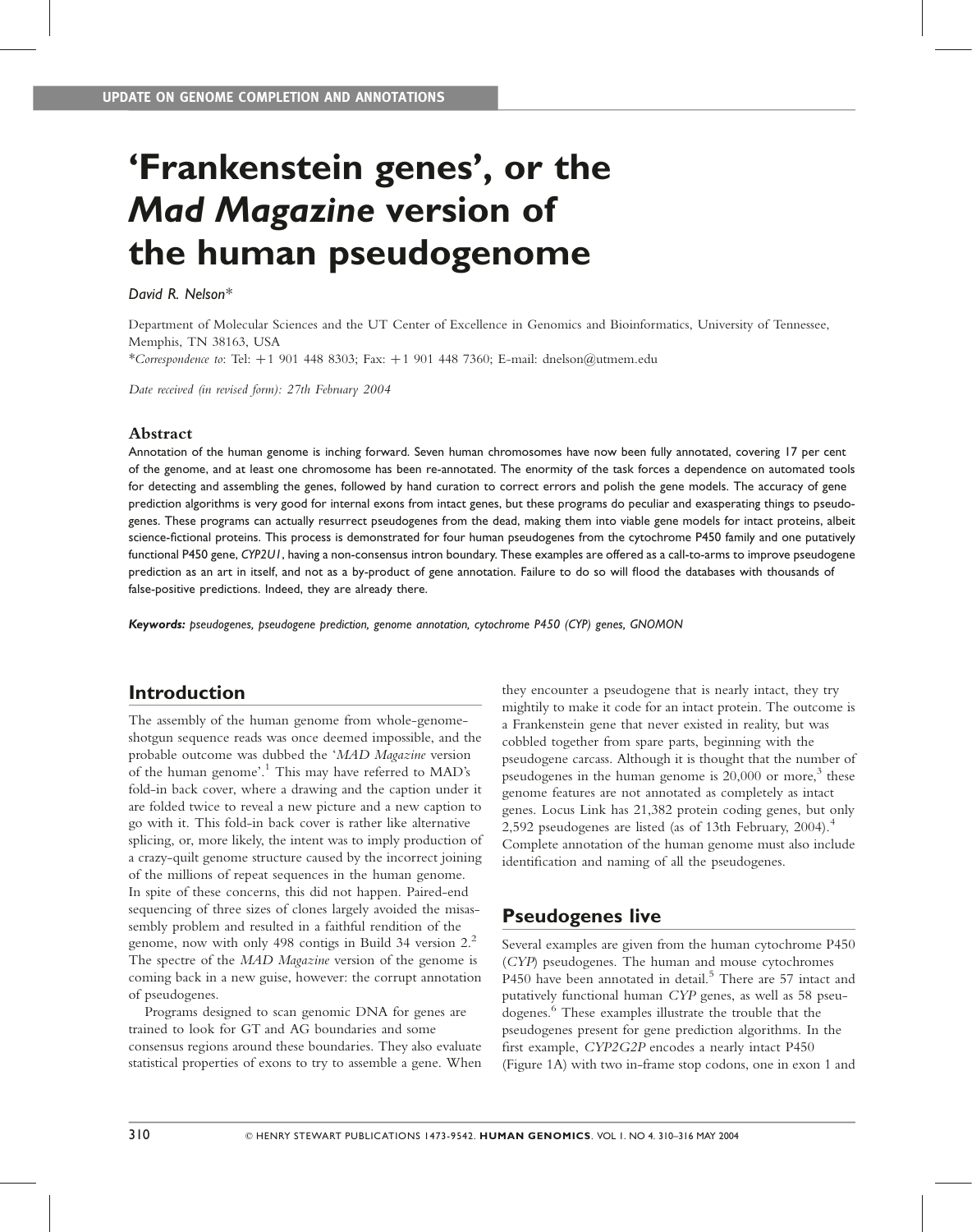|             | CYP2G2P NT 011109.13-strand                                         |
|-------------|---------------------------------------------------------------------|
|             | memqqavtiflalclsclliliawk*MNKAGKLPPGPTPIPFLGNLLOVRTDATFOSFMK(0)     |
|             | LREKYSPVFTVYMGPRPVVVLCGHEAVKEALVDOADEFS GRGELASIKONFOGH (1)         |
|             | qvalangerwril*rfpltilrdfgmgkrsieerigeeasylleefrktk(1)               |
|             | GAPIDPIFLLSRTVSNVISSVVFRSRFDYEDKOFLNLLRLINESFIEMSTPWAO(0)           |
|             | LYDMYSGIMOYLPGRHNLIYYLVEELKDFIASRVKINEASFDPONPRDFIDCFLIKMHO(0)      |
|             | DKNNPRTEFNLKNLVLTTLNLFFAGTETVSSTLRYGFLLLMKHPEVE(1)                  |
|             | AKIHEE INOVIGPHRLPRVDDRVKMPYTDAVIHEIORLVDIVPMGVPHNLIRDTOFRGYLLPK(0) |
|             | GTDVFPLLGSVLKDPKYFRYPDAFYPOHFLDEOGRFKKNEAFVPFSS(1)                  |
|             | GKRICLGEAMDRMELFLYFTSTLONFSLHSLVPPVDIDITPKLSGFGNIPPTYELCLVAR*       |
| B           |                                                                     |
|             | NT 011109.407 Genscan prediction of CYP2G2P from UCSC browser       |
|             | MNKAGKLPPGPTPIPFLGNLLOVRTDATFOSFMK(0)                               |
|             | LREKYSPVFTVYMGPRPVVVLCGHEAVKEALVDOADEFSGRGELASIKONFOGH(1)           |
|             | GAPIDPIFLLSRTVSNVISSVVFRSRFDYEDKOFLNLLRLINESFIEMSTPWAO(0)           |
|             | LYDMYSGIMOYLPGRHNLIYYLVEELKDFIASRVKINEASFDPONPRDFIDCFLIKMHO(0)      |
|             | DKNNPRTEFNLKNLVLTTLNLFFAGTETVSSTLRY GFLLLMKHPEVE (1)                |
|             | AKIHEEINOVIGPHRLPRVDDRVKMPYTDAVIHEIORLVDIVPMGVPHNLIRDTOFRGYLLPK(0)  |
|             | GTDVFPLLGSVLKDPKYFRYPDAFYPOHFLDEOGRFKKNEAFVPFSS(1)                  |
|             | GKRICLGEAMDRMELFLYFTSTLONFSLHSLVPPVDIDITPKLSGFGNIPPTYELCLVAR        |
| $\mathbf C$ |                                                                     |
| Human       | MEMGGAVTIFLALCLSCLLILIAWK                                           |
|             | M +GGA +IF+ALCLSCLLILIAWK                                           |
| Mouse       | 1 MMLGGAFSIFMALCLSCLLILIAWK 25                                      |
| Human       | GVALANGERWRIL*RFPLTILRDFGMGKRSIEERIOEEASYLLEEFRKTK                  |
|             | G+AL+NGERW+IL RF LT+LR+FGMGKRSIEERIOEEA YLLEE K K                   |
| Mouse       | 115 GLALSNGERWKILRRFSLTVLRNFGMGKRSIEERIOEEAGYLLEELHKVK 164          |

eses. The \* are stop codons. Lower-case letters are the parts of the pseudogene missed in the Genscan prediction shown in panel B. (B) Genscan prediction of the CYP2G2P pseudogene taken from the University of California Santa Cruz Genome browser. The gene is shown in the same format as in Panel A, with blank space for the missed regions. (C) Alignments of the two regions left out of the Genscan prediction against the mouse CYP2G1 functional gene.

one in exon 3. The intron–exon boundaries are normal. Frequently, pseudogenes are predicted to be short on the ends. A frameshift or stop codon in exon 1 may trick the program into accepting the next downstream Met as the starting Met; this happened in CYP2G2P, with a Met immediately after the exon 1 stop codon being assigned as the start codon. A stop codon or frameshift in an internal exon can have multiple effects. If the phase of the two intron–exon junctions bracketing the defective exon is the same, then the exon may just be skipped. This happened in CYP2G2P. The result is a shortened protein (Figure 1B), missing part of exon 1 and all of exon 3. The Ensembl prediction for this same protein is even shorter; it is missing all of exons 1, 3, 8 and 9. Figure 1C shows the alignment of the lower-case portions of the pseudogene with the functional mouse CYP2G1 gene, to show what was missed by the prediction algorithm.

More subtle effects can come from internal exon defects. A frameshift or stop codon in an internal exon may trigger

several possible solutions to be created by the program. Figure 2 illustrates a second possibility not seen in Figure 1. In the CYP2AB1P pseudogene, a bad GT boundary at the end of exon 2 and a stop codon in exon 3 are both solved by creating a new cryptic exon. This new exon bypasses both defects in the protein-coding region. The result shortens exon 2 by 13 amino acids and replaces the first 25 amino acids of exon 3 with 17 amino acids derived from an alternative frame translation from the first part of exon 3. Later in the pseudogene, a defective exon boundary between exons 6 and 7 and a frameshift in exon 7 are avoided by creation of a second cryptic exon. This new exon replaces exon 6 and about half of exon 7 and bypasses both genetic defects. There is a missing stop codon at the end of this pseudogene. This is handled by extending downstream to the next available stop. This pseudo-pseudogene is now taking on a new artificial look, like a car that has been in a wreck and now has a different coloured door.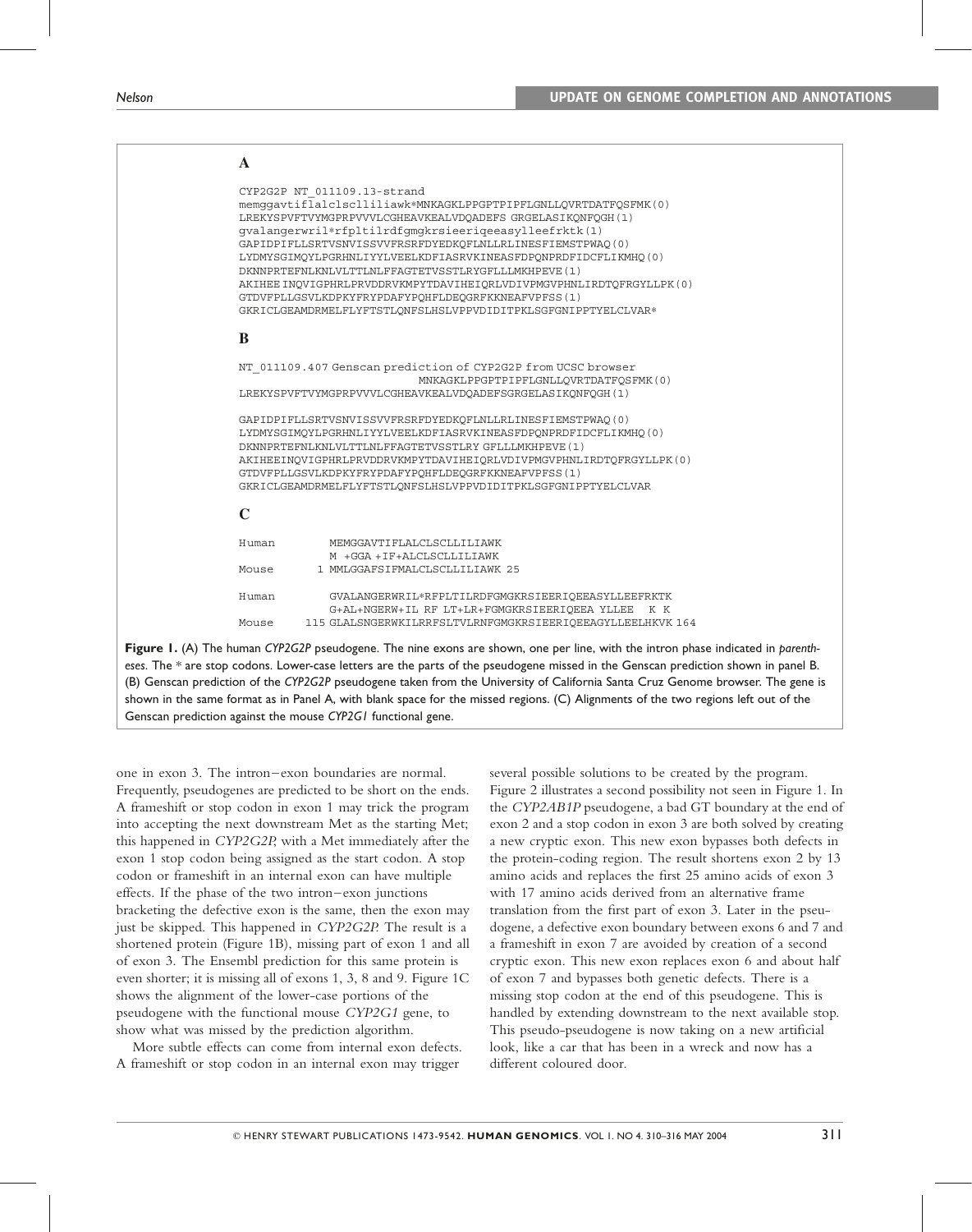| $\mathbf{A}$                                                                                                                                                                                                                                                                                                                                                                                                                                                                                                                                                                                                                                  |  |  |  |
|-----------------------------------------------------------------------------------------------------------------------------------------------------------------------------------------------------------------------------------------------------------------------------------------------------------------------------------------------------------------------------------------------------------------------------------------------------------------------------------------------------------------------------------------------------------------------------------------------------------------------------------------------|--|--|--|
| CYP2AB1P<br>MLSLLSGLALLAISFLLLKLGTFCWDRSCLPPGPLPFPILGNLWQLCFQLHPETLLQ(0)<br>LAQSVFTVWVGPIPVAVLSGFQVVKEALVSNSEQFSGRsltplfqdlfqer(1 bad GT boundary=GC)<br>giicssghtwrqkrrfclvmi*glglGKLALEVQLQKEAAELAEAFRQEQ(1)<br>GRPFDPOVSIVRSTVRVIGALVFGHHFLLEDPIFOELTOAIDFGLAFVSTVWRR(0)<br>LYDVFPWALCHLPGPHOEIFRYOEVVLSLIHOEITRHKLRAPEAPRDFISCYLAOISK(0)<br>amddpvstfnqenlv*vvidlflqqtdttattlcwalihmiqhqavqq(1 bad AG boundary)<br>tvgleldevlgaapvvcyedrkrlpytx (frameshift)<br>avlhdvqRLSSVMAMGAVRQCVTSTRVCSYPVSK(0)<br>GTIILPNLASVLYDPECWETPRQFNPGHFSDKDGNFVANEAFLPFSA(1)<br>GHRVYPADQLAQMELFLMFATLLRTFRFQLPEGSPGLKLEYIFGGTWQPQPQEICAVPR (missing stop) |  |  |  |
| $\bf{B}$                                                                                                                                                                                                                                                                                                                                                                                                                                                                                                                                                                                                                                      |  |  |  |
| NT 005612.1542 Genscan prediction of CYP2AB1P from UCSC browser<br>MLSLLSGLALLAISFLLLKLGTFCWDRSCLPPGPLPFPILGNLWQLCFQLHPETLLQ(0)<br>LAOSVFTVWVGPIPVAVLSGFOVVKEALVSNSEOFSGR(2)<br>HHLQQRAHVAAKETLLP (new cryptic exon)<br>GKLALEVQLQKEAAELAEAFRQEQ(1)<br>GRPFDPQVSIVRSTVRVIGALVFGHHFLLEDPIFQELTQAIDFGLAFVSTVWRR(0)<br>LYDVFPWALCHLPGPHQEIFRYQEVVLSLIHQEITRHKLRAPEAPRDFISCYLAQISK(0)<br>PWSQFLIFDSIYELPKHAEN (0) (new cryptic exon)                                                                                                                                                                                                              |  |  |  |
| RLSSVMAMGAVROCVTSTRVCSYPVSK (0)<br>GTIILPNLASVLYDPECWETPROFNPGHFSDKDGNFVANEAFLPFSA(1)<br>GHRVYPADOLAOMELFLMFATLLRTFRFOLPEGSPGLKLEYIFGGTWOPOPOEICAVPR<br>LSSPSPGPREDGL*                                                                                                                                                                                                                                                                                                                                                                                                                                                                        |  |  |  |
| $\mathbf C$                                                                                                                                                                                                                                                                                                                                                                                                                                                                                                                                                                                                                                   |  |  |  |
| Human<br>SLTPLFQDLFGERGIICSSGHTWRQKRRFCLVMI*GLGL<br>LTP F+DLFGE+G+ICS+G TWRQ+RRFCL + LGL<br>99 PLTPFFRDLFGEKGVICSNGLTWRQQRRFCLTTLRELGL 137<br>Mouse                                                                                                                                                                                                                                                                                                                                                                                                                                                                                           |  |  |  |
| AMDDPVSTFNOENLV*VVIDLFLGGTDTTATTLCWALIHMIOHGAVOGTVOLELDEVLGA<br>Human<br>A+DDPVSTF++ENL+ VVIDLFLGGTDTTATTL WALI+++ H A+OG VO ELDE+LGA                                                                                                                                                                                                                                                                                                                                                                                                                                                                                                         |  |  |  |
| 274 AIDDPVSTFSEENLIOVVIDLFLGGTDTTATTLHWALIYLVHHRAIOGRVOOELDEMLGA 333<br>Mouse                                                                                                                                                                                                                                                                                                                                                                                                                                                                                                                                                                 |  |  |  |
| APVVCYEDRKRLPYTXAVLHDVQ<br>Human<br>A +CYEDR+RLPYT AVLH+VQ                                                                                                                                                                                                                                                                                                                                                                                                                                                                                                                                                                                    |  |  |  |
| 334 AQTICYEDRERLPYTRAVLHEVQ 356<br>Mouse                                                                                                                                                                                                                                                                                                                                                                                                                                                                                                                                                                                                      |  |  |  |
| Figure 2. (A) The human CYP2ABIP pseudogene, using the same conventions as in Figure 1. (B) Genscan prediction of the CYP2ABIF<br>pseudogene. New cryptic exons are underlined. (C) Alignments of the two regions left out of the Genscan prediction against the                                                                                                                                                                                                                                                                                                                                                                              |  |  |  |

mouse CYP2AB1 putatively functional gene.

The CYP51 pseudogenes pose an even greater challenge for gene prediction. The CYP51P1 pseudogene has only 130 of 508 amino acids correctly predicted (Figure 3A, upper case). Curiously, the Genscan prediction adds one bogus exon 72,022 base pairs (bp) upstream; this distant exon has no significant BLAST hits other than itself in the nr section, of Genbank, and no hits in the dbEST section. It is hard to imagine why this sequence is included as part of the CYP51P1 prediction.

# Gene fusions

The CYP51 errors continue with CYP51P2. The prediction for this pseudogene is 937 amino acids long, about twice the size of any P450 protein (Figure 4). Investigation of the sequence shows that, after 211 P450 residues (about 42 per cent), most of the transporter ADD1 gene (major facilitator superfamily) NM\_181785 has been added. There are 387 more amino acids after this, so another fusion was suspected. The University of California Santa Cruz genome browser<sup>7</sup> shows another gene in this region with multiple mRNAs, but it is on the opposite strand. Therefore, the Genscan prediction for CYP51P2 fuses less than half of the true P450 pseudogene with another downstream gene and additional exon predictions that cannot be real since they overlap a third gene on the opposite strand. This problem of gene fusions is not rare. While annotating P450 genes in the Drosophila pseudoobscura genome, a predicted triple-gene fusion was discovered which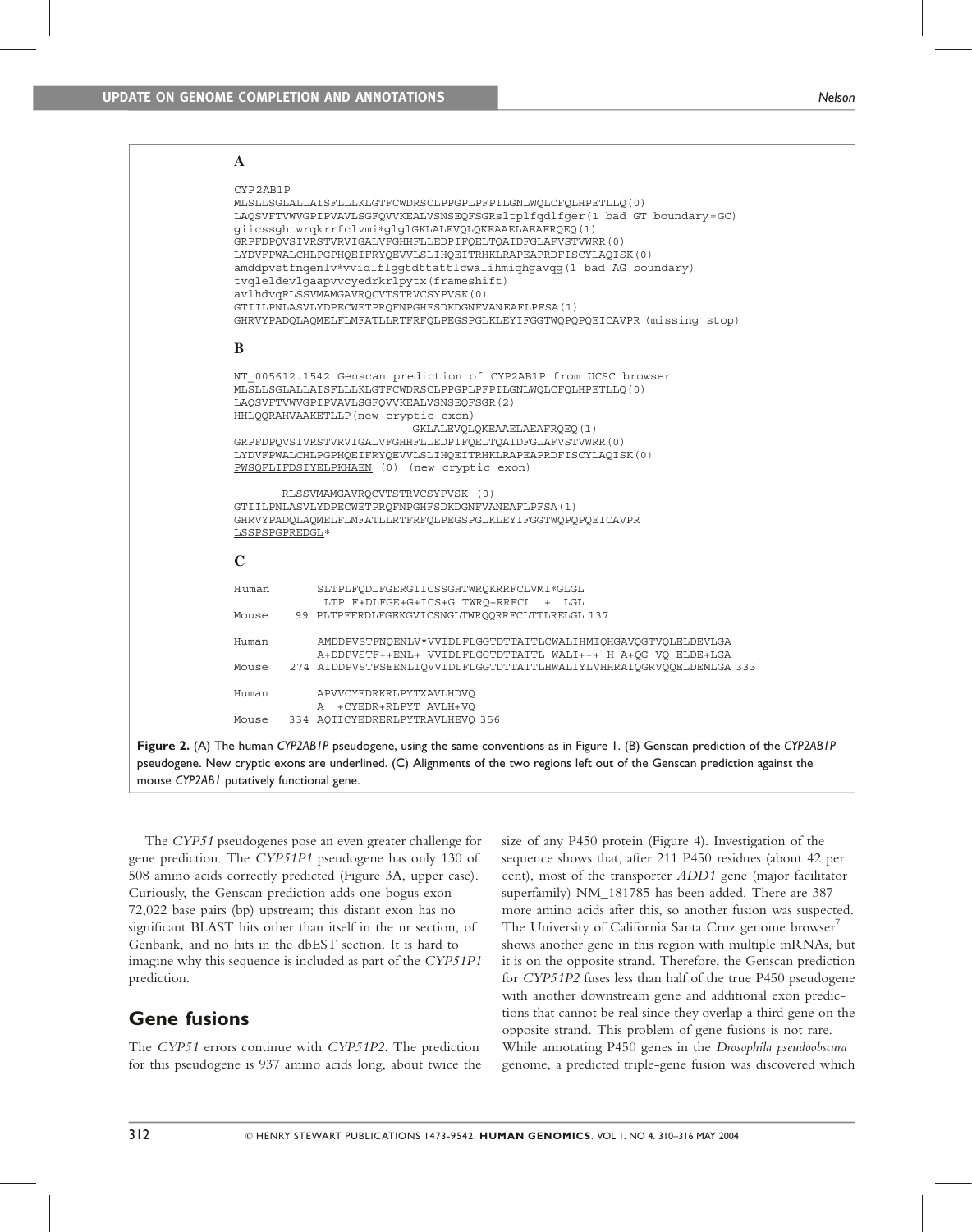

was 2,182 amino acids long (Contig3323\_Contig6140.179).<sup>8</sup> This sequence sandwiched a P450 gene (CYP9F2 orthologue, minus the last seven amino acids) between a DNA ligase III homologue and an angiotensin-converting enzyme (ACER) homologue. Erroneous gene fusions of multiple CYP genes in gene clusters have been observed in Caenorhabditis elegans, Arabidopsis thaliana and Takifugu rubripes (pufferfish).

# Stumbling on a GC boundary

Real genes with no defects may still be misassembled by gene prediction programs. CYP2U1, a human P450 gene, has a verified GC boundary at the end of exon 3 (Figure 5A). The joint at this position is confirmed by cDNA sequences. The Genscan prediction misses the correct intron 1 GT boundary and jumps to the next one of the same phase. This adds 17 amino acids to the first exon. Genscan skips the GC boundary at exon 3 and extends exon 3 by 11 amino acids. A stop codon then truncates the protein prematurely. The last two real exons are missed. This gene is correctly annotated in Genbank because the mRNA sequence is known; however, there are genes with no known mRNA sequences that can be used to correct errors like this.

# Taking a lesson from the re-annotation of Drosophila

A recent re-annotation effort on the Drosophila melanogaster genome has predicted approximately 2,000 more genes than is the case for the current Berkeley Drosophila Genome Project (BDGP) annotations. <sup>9</sup>,<sup>10</sup> This represents an increase of almost 15 per cent. This result was obtained by relaxing the stringency of the FGENESH prediction algorithm; 7,464 gene models were predicted above and beyond the BDGP annotations. Many of these gene models will be pseudogenes or false-positive predictions. Validation by spotting the gene model exon sequences in a microarray and probing for mRNA sequences that bound to the array did give support for a large percentage of these predictions. Further analysis by reverse transcriptase polymerase chain reaction (RT-PCR) of a subset of the microarray-positive models confirmed that many of these genes are expressed and need to be added to the official gene count.<sup>9</sup>

These findings are important to human genome annotators for two reasons. First, the number of weakly supported or unsupported gene models was large, but a significant fraction of these weak predictions were verified by microarray and RT-PCR experiments. Some of these genes had no BLAST hits in Genbank and so represent new protein families; this argues that the conservative estimates (approximately 25,000 genes) used by some human annotators<sup>11</sup> are missing many real genes. Secondly, it is perilous not to identify and properly annotate the pseudogenes. There are an estimated 20,000 pseudogenes in the human genome and this number may be much higher.<sup>3,5</sup> The collection of these defective genes may be called the human pseudogenome. As discussed above, what comes out of this set — after Genscan or Ensembl gets through with it  $-$  is pretty frightening. These are vivisected genes raised from the dead, as sure as Shelley's monster.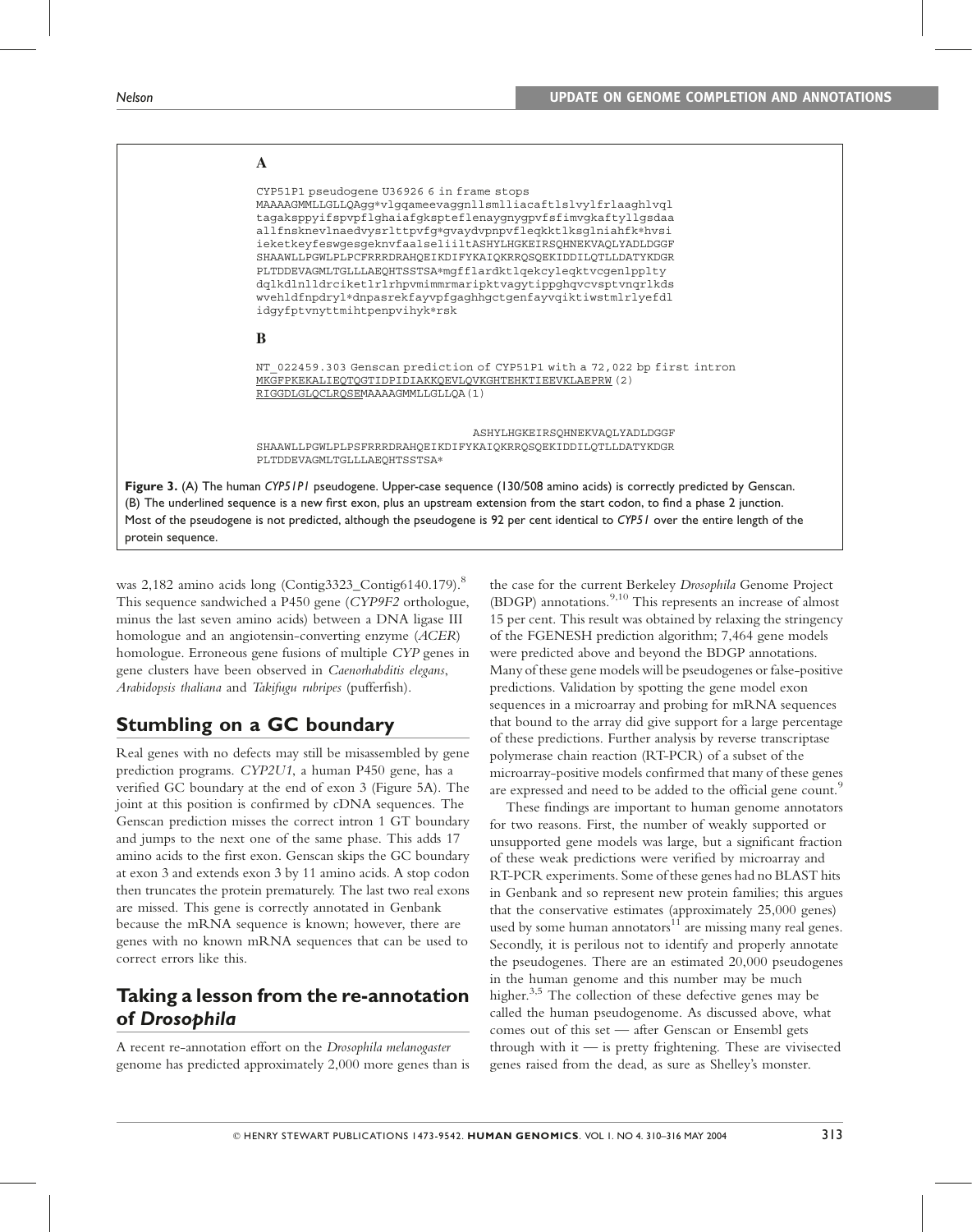#### **A** CYP51P2 pseudogene U40053 chr13q12.3 28226522-28228176 + strand build 33 MAAAAGMMLLGLLQAGgsvlgqameevtggnllsmlliactftlslvylfrlaaghlvql pagaksppyvfspvpfpghaiafgkspveflenayekygpvfsftmvgktftyllgsdaa allfnsknedqnaedvyshlttpvfgkgvaydvpnpvfleqkkmlksglnkahfkqhvsl eketkeyfqswgesgeknvfealseliiltASHCLHGKEIRSQLNEKVAQLYADLDGGFS HAAWLLPGWLPLPSFRCRDRAHWEIKDIFYKAIQKRRQSQEKIDDILQTLLDATYKDGRP LTDDEVAGMLIGLLLAGQHSSSTTSAWMDFFLARDKTLQEKCYLEQKTVCGENLPPLTYD QLKGLNLLDRCIKETLRLRPPIMIMMRMARTPQTVVGYTIPPGHQvcvsptvnqrpkdsw verldfnpdcylqdnpasgekfayvpfgagchr∗igenfayvqiktiwstmlrlyefdli dgyfpivnyttmihtpenplihykrrsk **B** NT 024524.298 Genscan prediction of 51P2 (937 amino acids) P450 part MAAAAGMMLLGLLQAG WVGAGPGDGE ASHCLHGKEIRSQLNEKVAQLYAD LDGGFSHAAWLLPGWLPLPSFRCRDRAHWEIKDIFYKAIQKRRQSQEKID DILQTLLDATYKDGRPLTDDEVAGMLIGLLLAGQHSSSTTSAWMDFFLAR DKTLQEKCYLEQKTVCGENLPPLTYDQLKDLNLLDRCIKETLRLRPPIMI MMRMARTPQTVVGYTIPPGHQ NTATYPGN ADD1 transporter part NM\_181785 MKILFVEPAIFLSAFAMTLTG PLTTQYVYRRIWEETGNYTFSSDSNISECEKNKSSPIFAFQEEVQKKVSR FNLQMDISGLIPGLVSTFILLSISDHYGRKFPMILSSVGALATSVWLCLL CYFAFPFQLLIASTFIGAFCGNYTTFWGACFAYIVDQCKEHKQKTIRIAI IDFLLGLVTGLTGLSSGYFIRELGFEWSFLIIAVSLAVNLIYILFFLGDP VKECSSQNVTMSCSEGFKNLFYRTYMLFKNASGIWLFSYCMEDIHMAFIG IFTTMTGMAMTAFASTTLMMFLARVPFLFTIVPFSVLRSMLSKVVRSTEQ Extra sequence VLSSVPAGMREAMNFLYKKNPVKMLQTGLKEVKTRDMNLEVNSKNGRKNI KETALLKEKIPVRGMEKWITLWRRTLKRQAVTRAGAGGDEESESSGLPEV TRQGKGRQRHPTERCTFTAAFSTSAPTLRTASLPRYRQSTPPLTSVSEGW PPHPPEVRPSWRGRKEGAGRRRELRGAEAPTLAIPRDPGPRAHTFPLSAV GRVTCPGGFEMLLQFLEQTVGGDKKPCLQASHSFWKFQVRILPTFMTRTQ LLYFLMEN SSTAVQQYHPNWRNQIFRPSAKRFDLLNAYDVTTPIMAVLSA KTKRKCTGLRREQSLTAVKVMGGTGCRAAEWALWPFPRSSLGLRSLPLKV GSGLTMWGQGCFCSVVAVVFKELDLTSQAQCAALNPC

Figure 4. (A) The human CYP51P2 pseudogene. Upper-case sequence (211/508 amino acids) is correctly predicted. (B) Genscan prediction for CYP51P2. This is a fusion of part of CYP51P2 with the ADD1 transporter gene and an additional sequence derived from the opposite strand of another gene.

## **Conclusions**

The human genome is large and it contains large genes. The recent annotation of chromosome 6 illustrates this point.<sup>12,13</sup> The BPAG1 gene contains 101 exons. Another chromosome 6 gene, TCBA1, contains an intron that is 479 kilobases long. ZNF451, a zinc finger protein, contains a single exon of 9,114 bp. These are all potential challenges for gene prediction programs. Unfortunately, prediction algorithms are not written to cope with pseudogenes, sequence errors or GC boundaries, giving rise to the results shown in Figures 1–5. Even the detailed manual annotation of chromosome 6 found only 633 pseudogenes, as compared with 1,557 genes. Other evidence

suggests that the number of human pseudogenes should be closer to the number of intact genes. Part of this problem lies in the definition of pseudogenes. Perhaps the working definition for the chromosome 6 annotation did not include some small solo exons or detritus exons scattered near documented genes. 5 It is possible, however, that there might still be about 900 undocumented pseudogenes on chromosome 6.

The Genscan program is quite successful in predicting genes, especially the internal exons of real genes. 14 It has been optimised for different  $G + C$  compositions and different species, but not for pseudogenes. In order to be able to annotate all of the human genome and other genomes, there is a need for a second program, which is optimised for detecting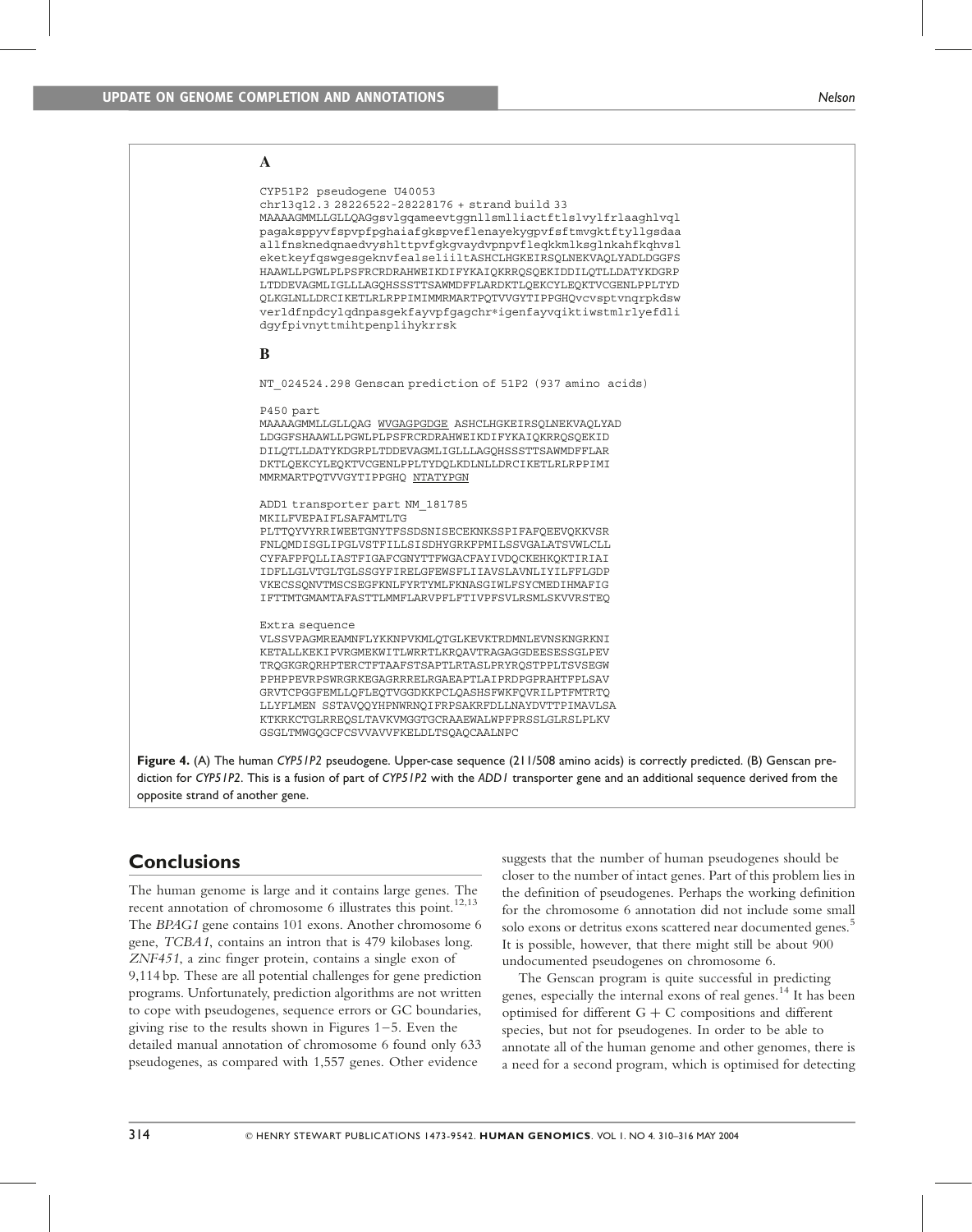| A                                                                                                                                                                                                                                                                                                                                                                                                                                                                                                                                                                                                                                         |
|-------------------------------------------------------------------------------------------------------------------------------------------------------------------------------------------------------------------------------------------------------------------------------------------------------------------------------------------------------------------------------------------------------------------------------------------------------------------------------------------------------------------------------------------------------------------------------------------------------------------------------------------|
| CYP2U1<br>MSSPGPSOPPAEDPPWPARLLRAPLGLLRLDPSGGALLLCGLVALLGWSWLRRRRARGIP<br>PGPTPWPLVGNFGHVLLPPFLRRRSWLSSRTRAAGIDPSVIGPOVLLAHLARVYGSIFSF<br>FIGHYLVVVLSDFHSVREALVOOAEVFSDRPRVPLISIVTKEK(1)<br>GVVFAHYGPVWROORKFSHSTLRHFGLGKLSLEPKIIEEFKYVKAEMOKHGEDPFCPFSI<br>ISNAVSNIICSLCFGORFDYTNSEFKKMLGFMSRGLEICLNSOVLLVNICPWLYYLPFGP<br>FKELROIEKDITSFLKKIIKDHOESLDRENPODFIDMYLLHMEEERKNNSNSSFDEEYLF<br>YIIGDLFIAGTDTTTNSLLWCLLYMSLNPDVQ (1)<br>EKVHEEIERVIGANRAPSLTDKAOMPYTEATIMEVORLTVVVPLAIPHMTSENT (1 GC boundary)<br>VLOGYTIPKGTLILPNLWSVHRDPAIWEKPEDFYPNRFLDDOGOLIKKETFIPFGI(1)<br>GKRVCMGEOLAKMELFLMFVSLMOSFAFALPEDSKKPLLTGRFGLTLAPHPFNITISRR* |
| B                                                                                                                                                                                                                                                                                                                                                                                                                                                                                                                                                                                                                                         |
| NT_016354.527Genscan prediction of CYP2U1<br>MSSPGPSOPPAEDPPWPARLLRAPLGLLRLDPSGGALLLCGLVALLGWSWLRRRRARGIP<br>PGPTPWPLVGNFGHVLLPPFLRRRSWLSSRTRAAGIDPSVIGPOVLLAHLARVYGSIFSF<br>FIGHYLVVVLSDFHSVREALVOOAEVFSDRPRVPLISIVTKEKG<br>EREVVGCGYADAADESP<br>GVVFAHYGPVWROORKFSHSTLRHFGLGKLSLEPKIIEEFKYVKAEMOKHGEDPFCPFSI<br>ISNAVSNIICSLCFGORFDYTNSEFKKMLGFMSRGLEICLNSOVLLVNICPWLYYLPFGP<br>FKELROIEKDITSFLKKIIKDHOESLDRENPODFIDMYLLHMEEERKNNSNSSFDEEYLF<br>YIIGDLFIAGTDTTTNSLLWCLLYMSLNPDVO(1)<br>EKVHEEIERVIGANRAPSLTDKAOMPYTEATIMEVORLTVVVPLAIPHMTSENT<br>GKSRVFLFECP*                                                                           |
| Figure 5. (A) The human CYP2U1 gene known from full-length cDNA has a GC intron boundary at the end of exon 3. (B) The                                                                                                                                                                                                                                                                                                                                                                                                                                                                                                                    |
| Genscan prediction of CYP2U1. The underlined sequence is not found in the true protein and the last two exons are missed after the                                                                                                                                                                                                                                                                                                                                                                                                                                                                                                        |
| GC boundary is read through.                                                                                                                                                                                                                                                                                                                                                                                                                                                                                                                                                                                                              |

pseudogenes. These pseudogenes need to be named and documented on the sequence records and genome browsers in order to avoid the aforementioned problem of creating Frankenstein genes.

One program that may fulfil some of these criteria is GNOMON, the National Center for Biotechnology Information's Hidden Markov Model ab initio prediction program. <sup>1</sup><sup>5</sup> BLAST searches against the GNOMON predictions can be performed from MapViewer. <sup>16</sup> This program assumes that very close exon predictions (less than 50 bp apart) are separated by a frameshift, because very short introns are rare (at least in vertebrates). A frameshift is introduced to merge the two exons into one. The Hidden Markov Model used by GNOMON allows non-consensus splice sites such as the GC boundary in CYP2U1. The CYP2U1 gene is correctly predicted by GNOMON. Stop codons in the middle of an otherwise strong alignment are disregarded and the stops are included in the model, which is treated as a pseudogene rather than as a gene. These features ought to allow the correct prediction of the pseudogenes in Figures 1–4. In practice, even GNOMON makes a few errors. For example, all amino acids of CYP2G2P are correctly predicted, but 20 extra amino acids are added between exons 2 and 3. The CYP2AB1P sequence predicted by GNOMON has 69 more correctly predicted amino acids than Genscan, and includes two of the in-frame stops, but it misses exon 7 and adds the same cryptic exon as Genscan did after exon 5. GNOMON finds most of the C-terminal part of CYP51P1, but misses the first two-thirds. CYP51P2 coverage is improved, but both N- and C-terminal regions are missed, as well as two internal segments. In short, GNOMON is better than Genscan for these five genes but still misses the gold standard of hand curation.

Finally, once pseudogenes are correctly assembled, nomenclature groups must devise a suitable nomenclature for them. This will not be easy. Pseudogenes are a heterogeneous set. Our own efforts at CYP pseudogene nomenclature identify at least four types of pseudogenes. <sup>5</sup> This nomenclature could be applied to other gene families, or other proposals could be made, but this problem needs to be addressed. In the future, progress in genome annotation should make it increasingly hard to find the misleading and erroneous peptide predictions that currently abound, as these become replaced by accurate annotated and named pseudogene models.

### **References**

<sup>1.</sup> Anon. (1998), 'The book of life: Twin efforts will attempt to write it', USA Today Arlington, 9th June, p. 06D.

<sup>2.</sup> National Center for Biotechnology Information (2003), 'Statistics: Genome annotation', Human genome Build 34 version 2, from data freeze of 19th November, http://www.ncbi.nlm.nih.gov/mapview/stats/ BuildStats.cgi?taxid =  $9606$ &build =  $34$ &ver = 2, (cited 8th March, 2004).